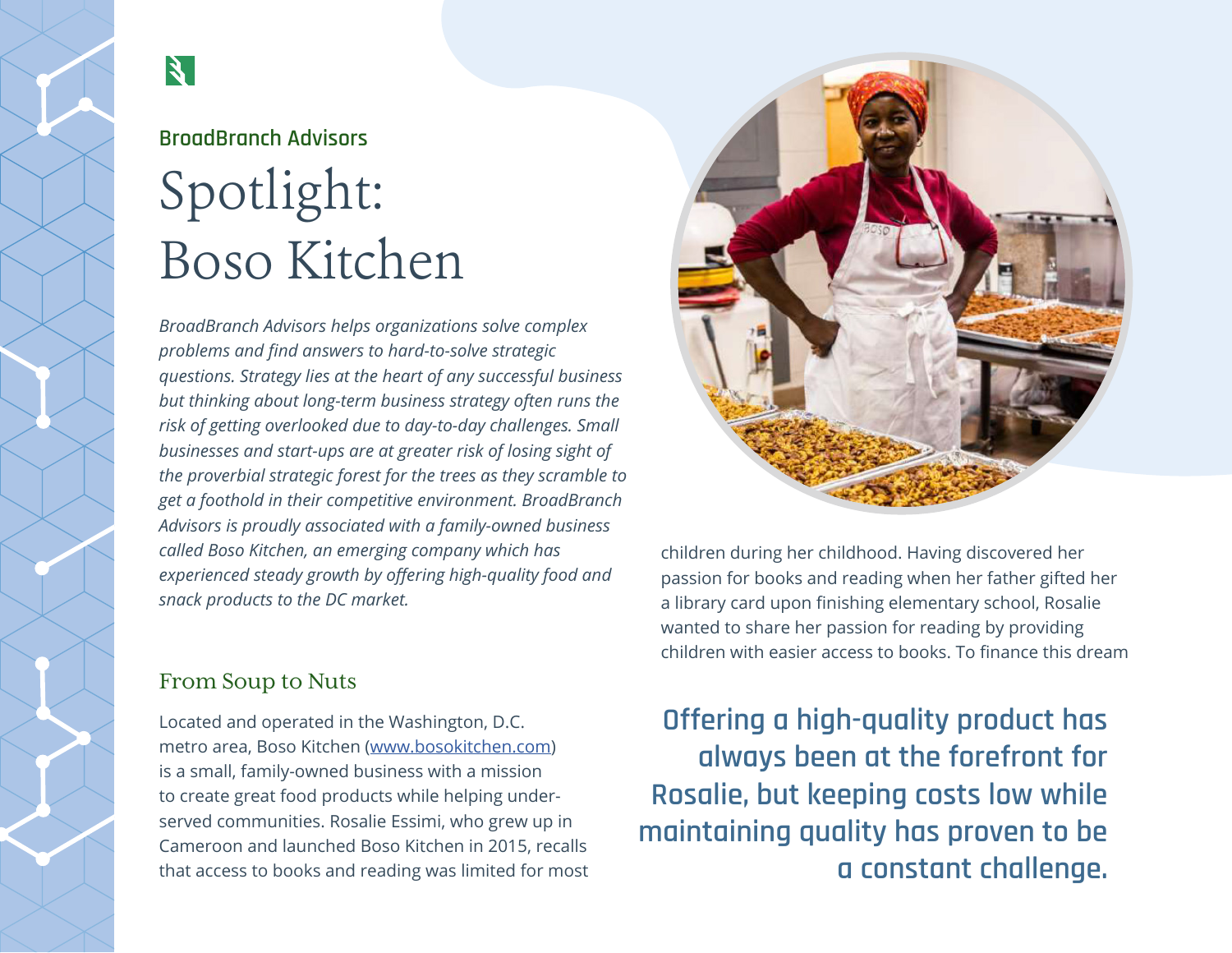and to make it a reality, Rosalie launched Boso Kitchen ("boso" meaning "forward" in her native language of Duala). A true family business with only four employees —Rosalie, her husband, and her two daughters — Boso Kitchen produces spiced and candied nuts (e.g., Maple-Dipped Pecans) as well as hearty soups such as her bestseller Black-Eyed Peas soup

with Spinach and Kale. Each of the recipes are inspired by her background and continuously improved through feedback from family and friends.

### Strategic Challenges

Just like any other business owner, Rosalie had to make careful strategic decisions along the way to ensure the success of Boso Kitchen. Offering a highquality product has always been at the forefront for Rosalie, but keeping costs low while maintaining quality has proven to be a constant challenge. Rosalie decided early on that she wanted to offer both snacks and a nutritious meal in her product portfolio. She and her family prepare the soup and nut mixes in small batches in a shared-use commercial kitchen, which helps keep her overhead to a minimum. The successful sourcing of ingredients at competitive

prices remains the most critical requirement to maintain Boso Kitchen's margins.

"As a small business, we are unable to buy our ingredients in bulk quantities and end up paying almost retail prices for our nuts and other ingredients," says Rosalie. Boso Kitchen sources its ingredients through wholesalers and local restaurant distributors. "BroadBranch has helped me focus on the economics of sourcing my ingredients and analyze Boso Kitchen from a business perspective," she continues. As Boso Kitchen continues to grow, they plan to evaluate creative new sourcing strategies for ingredients, such as bulk purchasing deals with local farmers.

The recent spike in inflation at both the consumer and producer levels during the pandemic have also affected Boso Kitchen. For now, it seems that the biggest impacts were caused by supply chain constraints. "We were ultimately forced to raise our prices to offset the increased cost of our packaging materials," admits Rosalie. With food shortages predicted, caused by the war in Ukraine, Rosalie is concerned about continued increase in her ingredient prices.

To keep the cost of sales low, Boso Kitchen has opted for a go-to-market strategy that relies on direct sales to